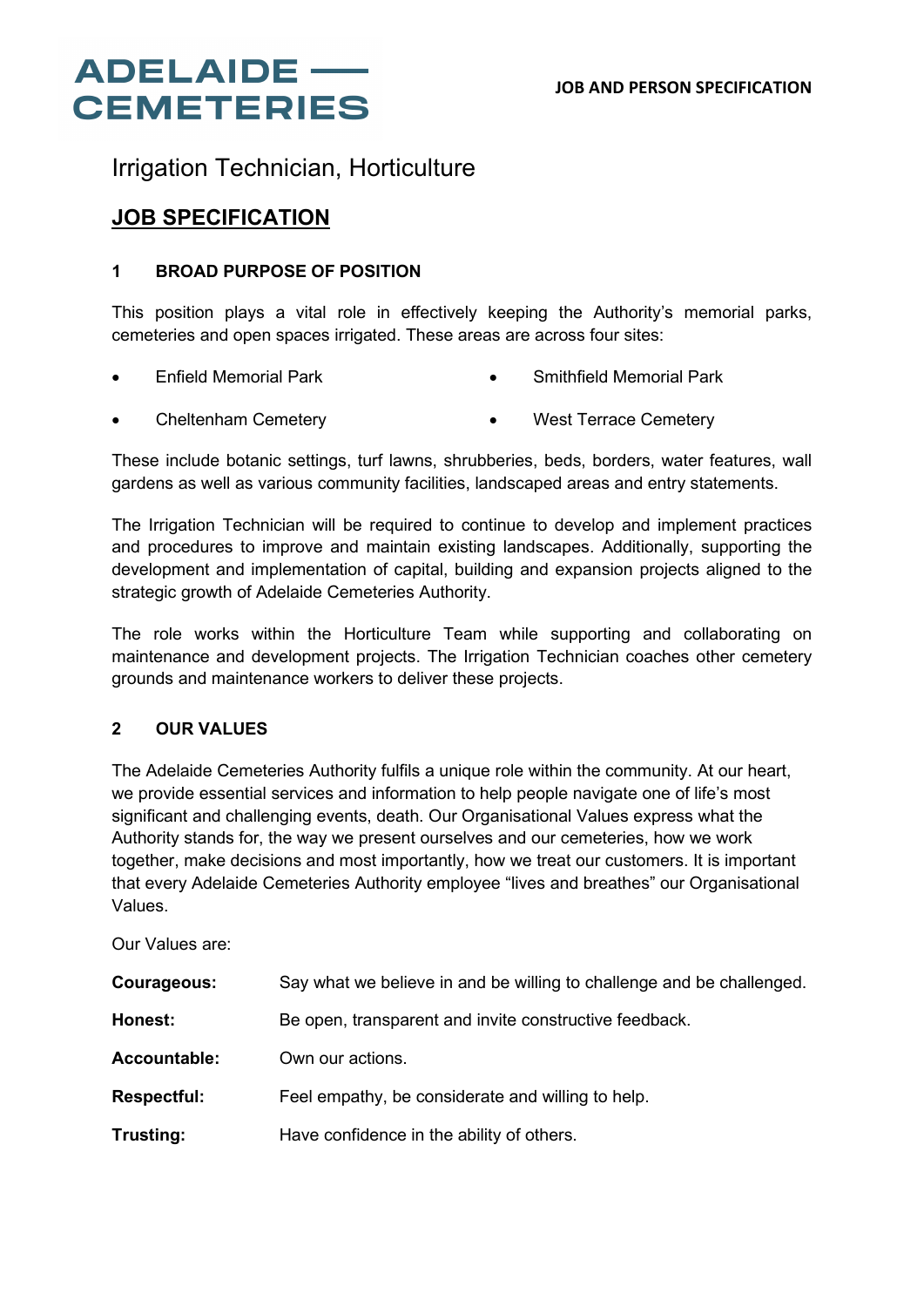#### **JOB AND PERSON SPECIFICATION**

## **ADELAIDE** -**CEMETERIES**

### **3 REPORTING/WORKING RELATIONSHIPS**

- Reports to: Project Officer, Horticulture
- Supervises and co-delivers the work tasks of the Assistant Irrigation Technician while acting as career mentor.
- Works closely and collaboratively with the Cemetery Operations Coordinator and all site Team Leaders and Cemetery Team Members

### **4 PORCUREMENT**

Responsible for Goods & Services and for Capital Expenditure procurement for in accordance with the Authority's procurement policy, guidelines and procedures.

### **5 ASSET MANAGEMENT**

Contribute to asset management and sustainability objectives relevant to the function and role which may include:

- o ensuring buildings, amenities, plant and equipment are secure.
- o ensuring staff operate and maintain plant and equipment in a cost-effective manner.
- o physical asset faults or maintenance/replacement requirements are identified and reported.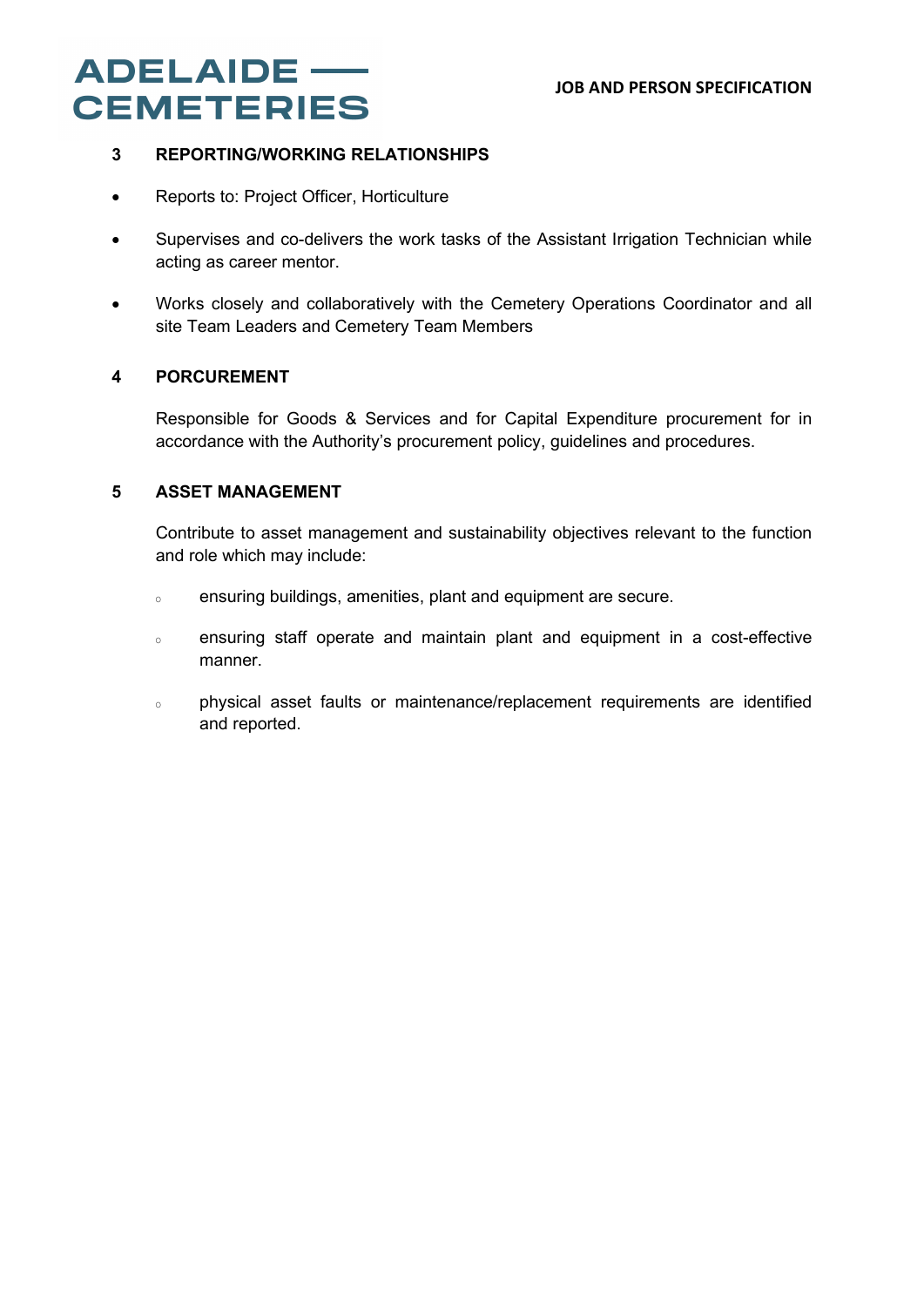## **ADELAIDE** -**CEMETERIES**

#### **6 KEY RESPONSIBILITIES AND ASSOCIATED ACTIVITIES**

- 6.1 Day-to-day supervision of the Assistant Irrigation Technician.
- 6.2 Develop plans, practices and procedures to maintain existing irrigation standards.
- 6.3 Incorporate suitable irrigation procedures and practices in the progressive development of new landscape areas.
- 6.4 Work collaboratively across all sites to develop and implement agreed irrigation and horticulture project plans.
- 6.5 Ensure open lines of communication across all work teams.
- 6.6 Assist the Project Officer, Horticulture to write business plans for new irrigation/horticultural concepts/ projects.
- 6.7 Support Project Officer, Horticulture in the monitoring and tracking irrigation expenditures.
- 6.8 Perform all admin duties associated with management of the irrigation budget management, ordering and maintain stock levels including irrigation fittings, tools and related machinery
- 6.9 Be hands on as required with daily operations including effective maintenance programs, ensuring the overall presentation of park and gardens including: -
- 6.10 Optimal management of standalone PC-based central irrigation control system
- 6.11 Effective administration and reporting on Irrigation Management & Monitoring Software (IMMS) to ensure optimum water usage.
- 6.12 Plan the installation and maintenance of irrigation systems including assessing future requirements.
- 6.13 Train staff in irrigation installation, repair and effective use of controls.
- 6.14 Assess field staff capability, support and train staff in the maintenance and development of cemetery grounds and with respect to the use of equipment in line with the Authority's safe working procedures.
- 6.15 Responsibility for Goods & Services and for Capital Expenditure procurement for in accordance with the Authority's procurement policy, guidelines and procedures.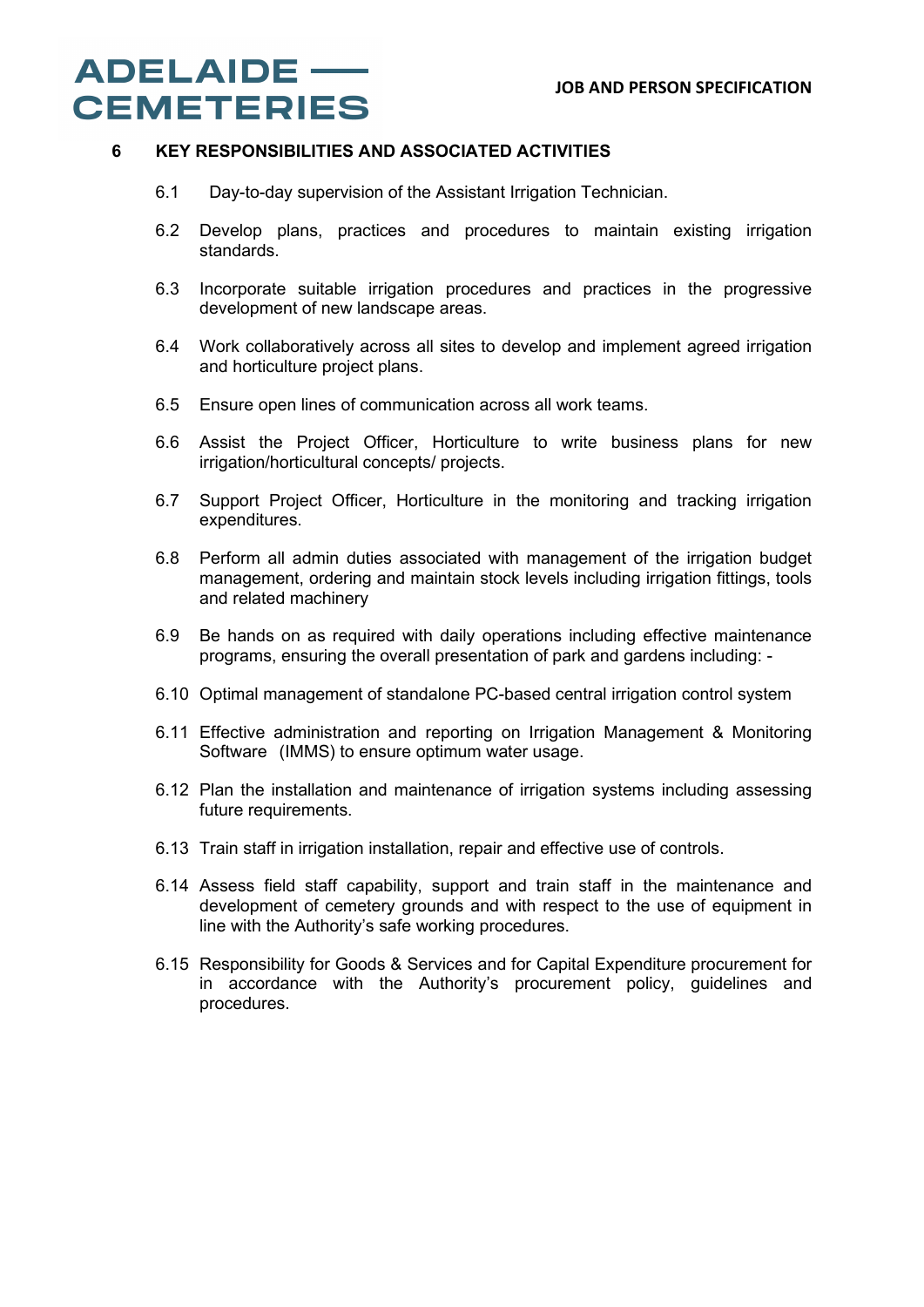## **ADELAIDE** — **CEMETERIES**

### **7 ADDITIONAL ORGANISATIONAL REQUIREMENTS**

- 7.1 Availability for emergency callouts.
- 7.2 A flexible approach to the taking of leave.
- 7.3 Participate in an approved performance management program.
- 7.4 Commitment to the principles and practices of ethical conduct, equity and respectful behaviour within the workplace.
- 7.5 Continuous improvement and quality assurance.
- 7.6 Client oriented service delivery standards, including response to client requests and enquiries at all sites.
- 7.7 The incumbent will be required to submit to a police offender history check.
- 7.8 The incumbent will be required to participate in a pre-employment vocational assessment.

### **8 WORK HEALTH SAFETY REQUIREMENTS**

- 8.1 Take reasonable care of the health and safety of yourself and others. You must cooperate with the Authority in their efforts to comply with Work Health & Safety requirements
- 8.2 You should not undertake any task unless you have been trained and are qualified in accordance with Work Cover and other requirements to undertake the task
- 8.3 Always ensure that you and your fellow employees use safe working procedures and personal protective equipment applicable to the task to be undertaken. This obligation applies to each aspect of work to be conducted by all employees and contractors
- 8.4 Immediately report any condition, which threatens your safety, the safety of a coworker or member of the public
- 8.5 Where necessary, take immediate corrective action where something poses a threat to health and safety. Further, report and document any corrective action to the appropriate worker to ensure that the situation does not recur.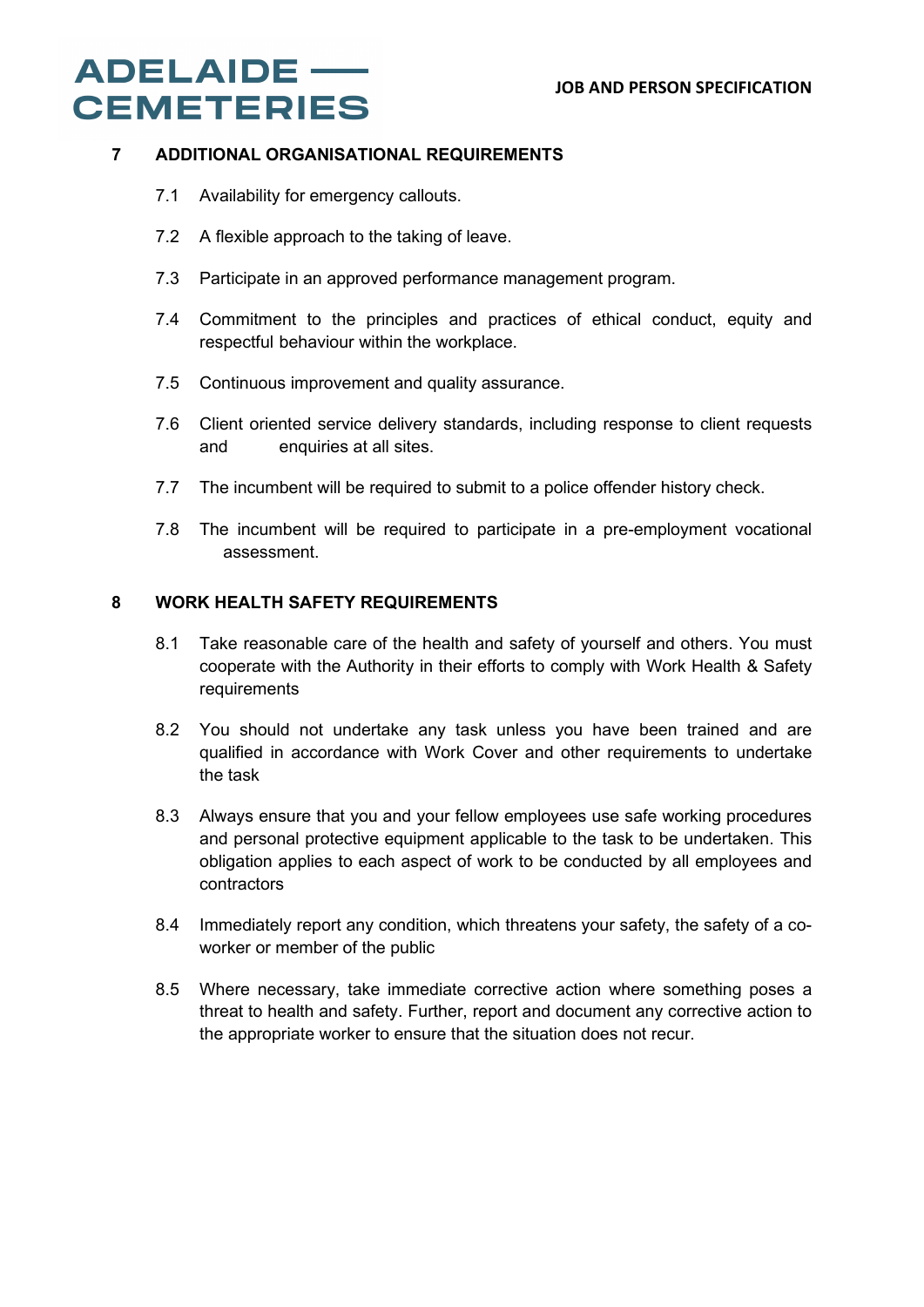# **ADELAIDE** -**CEMETERIES**

8.6

### **9 ENVIRONMENTAL REQUIREMENTS**

Contribute to the successful implementation of the Authority's Environmental Management Plan by complying with the Authority's environmental policies and by taking appropriate action regarding in areas such as:

- Being familiar with the requirements of the Environmental Management Plan
- Participating in environmental awareness training
- Minimising power and lighting requirements
- Commitment to conserving water
- Minimising the generation of waste from business operations
- Recycling office consumables such as paper, toner cartridges, cardboard
- Recycling glass and steel materials where possible

..................................................... .......................................................

Employee Manager